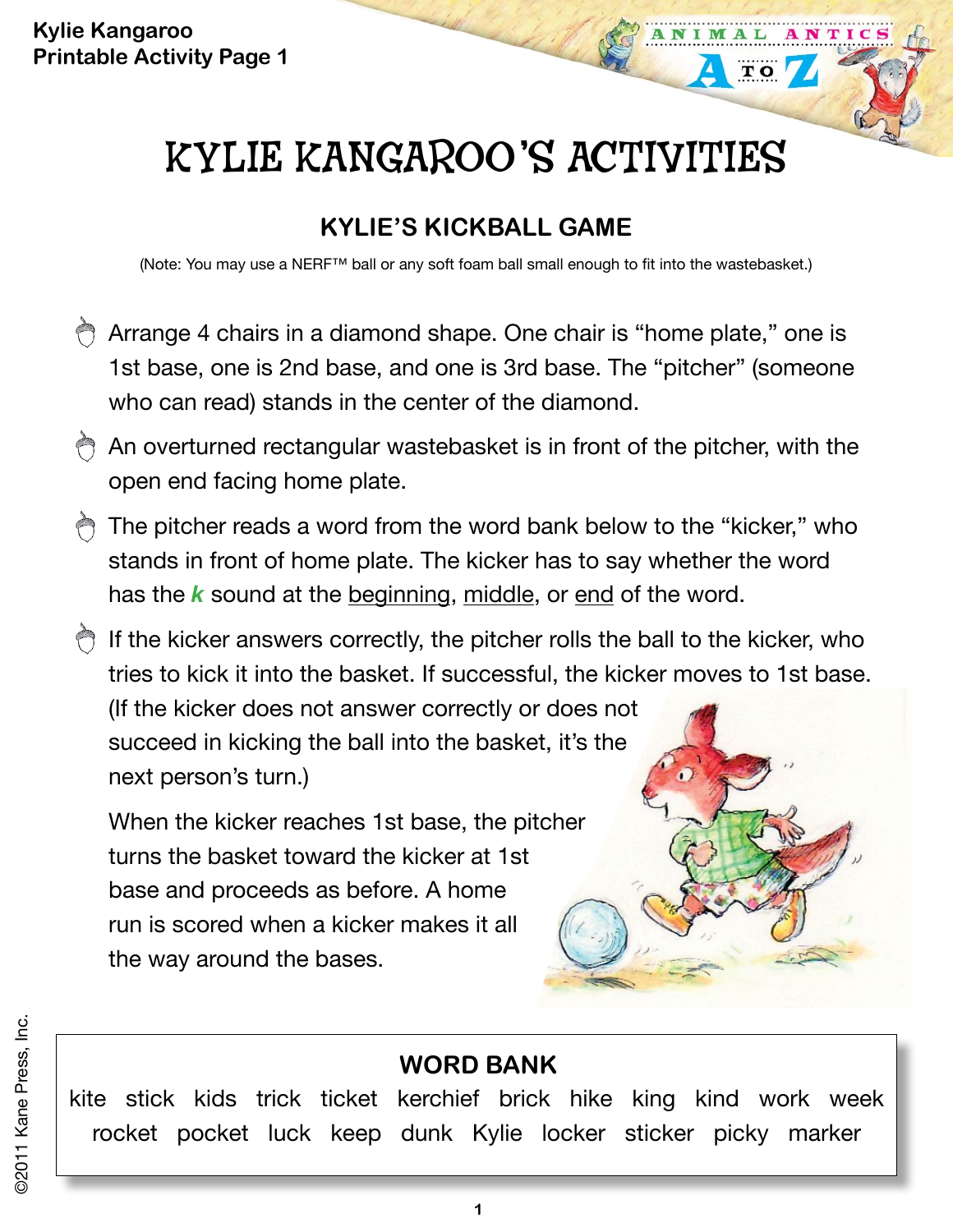**Kylie Kangaroo Printable Activity Page 2**

## **SHOOTING BASKETS WITH K WORDS!**

 $\overline{\mathbf{T}}$  O

- À Print page 3, with pictures of three basketball hoops. Cut them out and place them in a row.
- Print page 4, with pictures of 12 basketballs. Each ball contains a picture of a word with the *k* sound at the beginning, middle, or end of the word. Color the pictures if you like and then cut them out.
- If the word pictured on the ball has the *k* sound at the beginning, put the ball in the first basket. If the *k* sound is in the middle, put the ball in the second basket. If the *k* sound is at the end, put the ball in the third basket.
- How many balls do you have in each basket?

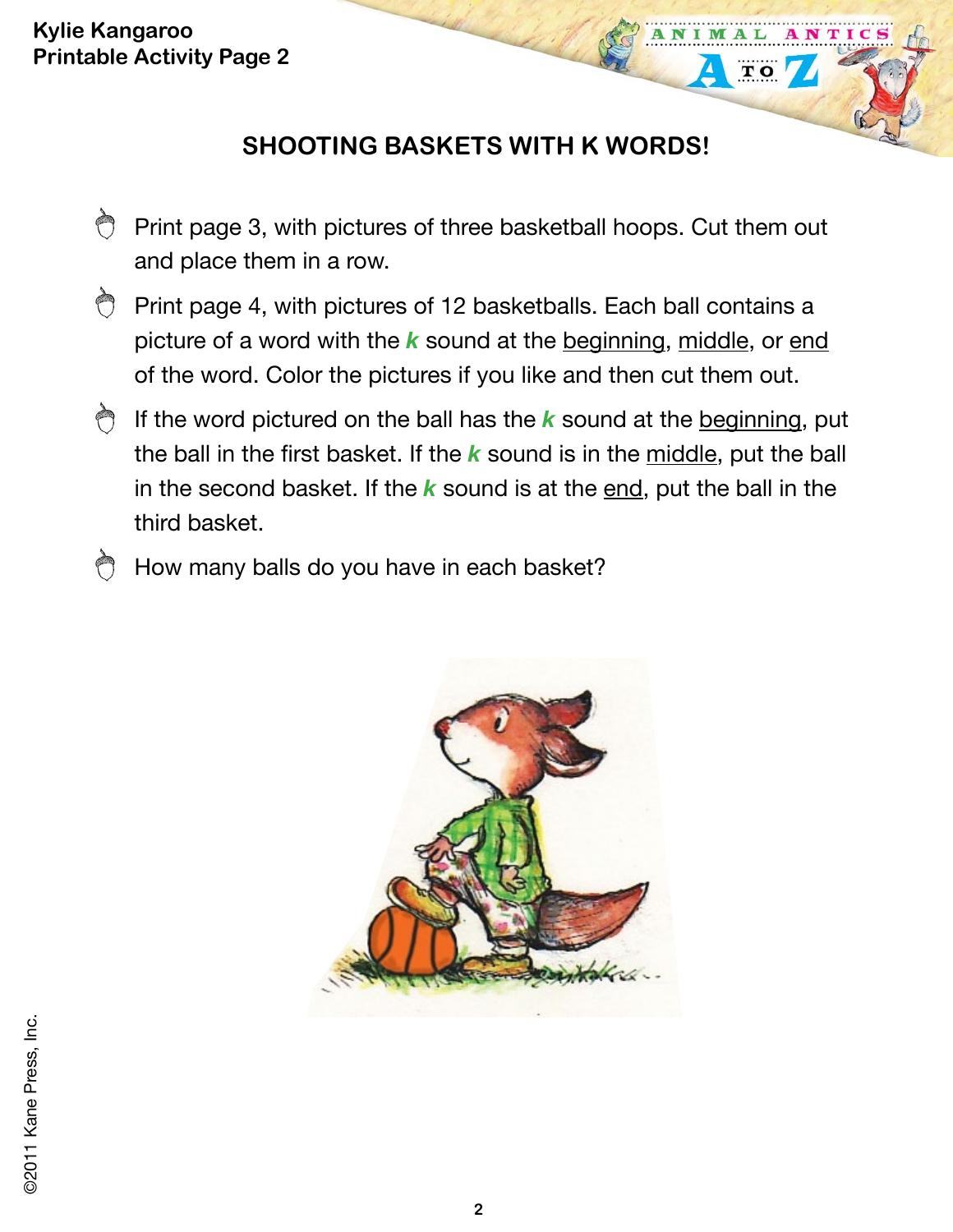**Kylie Kangaroo Printable Activity Page 3**

#### **For use with SHOOTING BASKETS WITH K WORDS!**



ANTICS

A

N п M A L

 $\Delta$ 

 $TO/$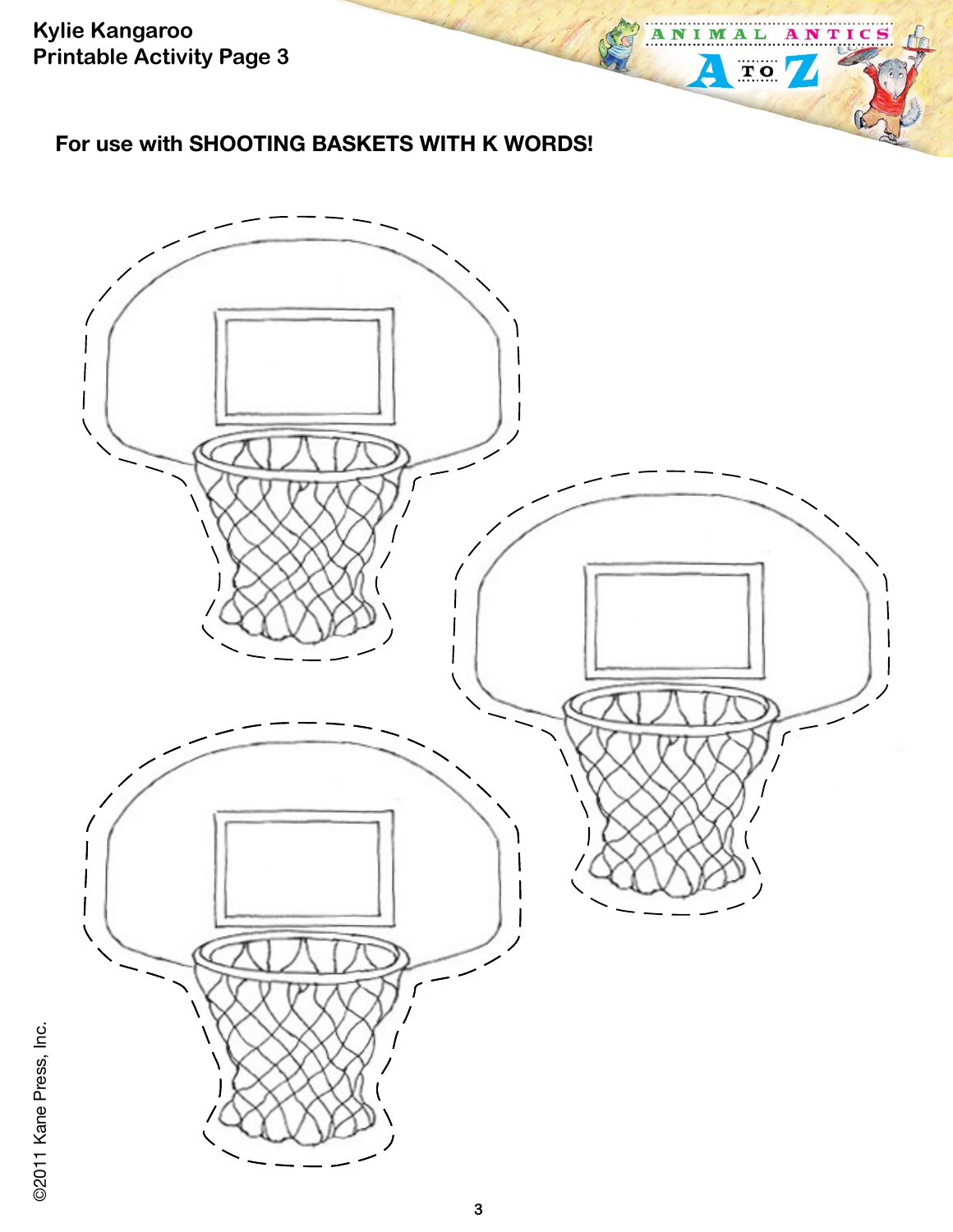**Kylie Kangaroo Printable Activity Page 4**

#### **For use with SHOOTING BASKETS WITH K WORDS!**



N I M A L

Δ

 $\begin{tabular}{|c|c|} \hline \quad \quad & \quad \quad & \quad \quad \\ \hline \quad \quad & \quad \quad & \quad \quad \\ \hline \quad \quad & \quad \quad & \quad \quad \\ \hline \end{tabular}$ 

A

NTIC

(Pictures: kite, kitten, chicken, sock, tack, rocket, key, duck, pickle, kangaroo, lock, monkey)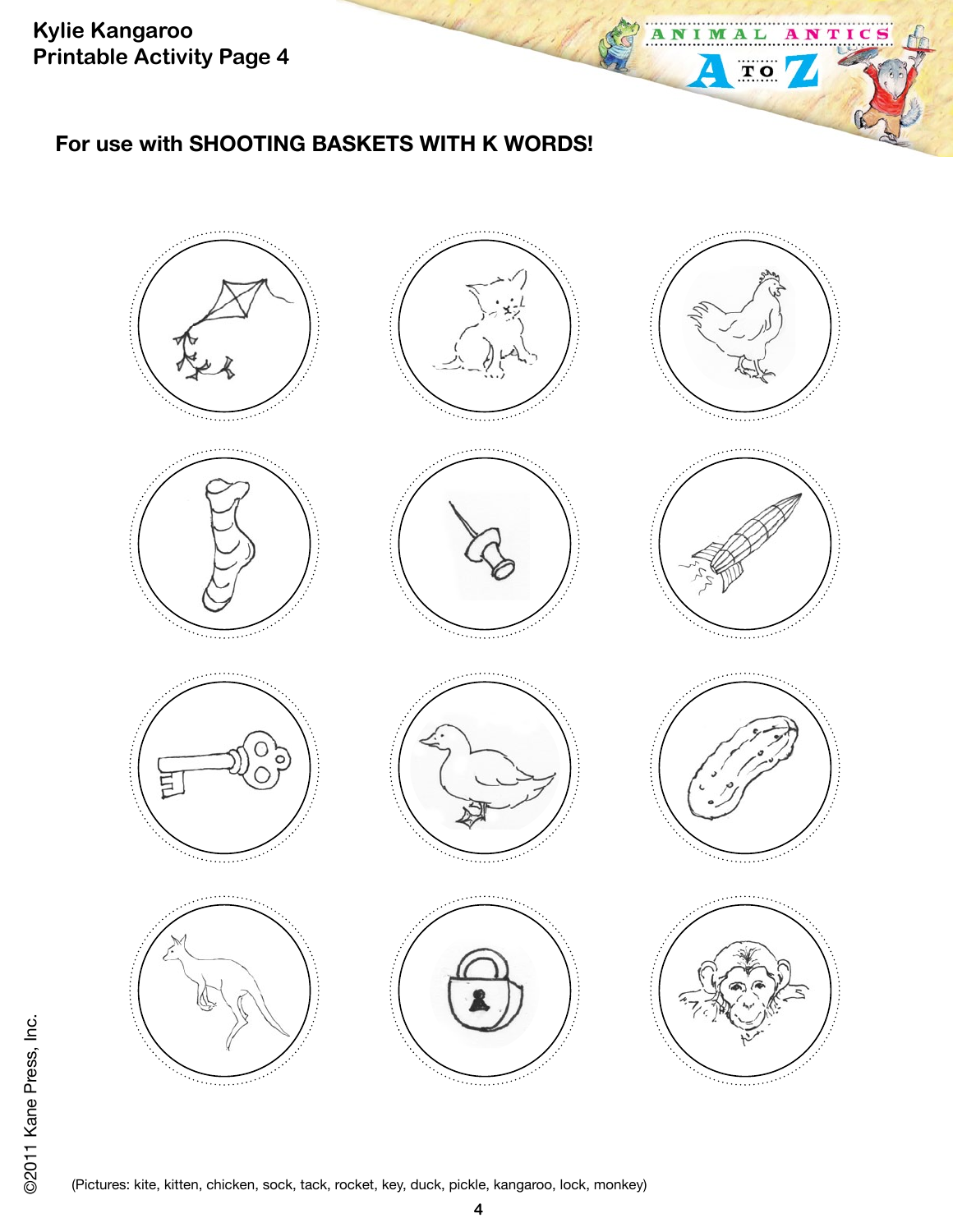Hi, kids! These krispy treats are keen! They taste great with a glass of milk after my karate class. Your pal, Kylie Kangaroo

# **KYLIE KANGAROO'S "CHEERY" KRISPY TREATS**

(Remember! Ask an adult for permission and help before you start.)

Lightly butter a  $13 \times 9 \times 2$  pan.

In 4-quart saucepot, stirring constantly, completely melt:

 $\bigcirc$  1/4 cup butter (1/2 stick)

10-oz. bag fresh marshmallows

Remove from heat and mix in:



 $\overline{\mathbf{T}}$  O

8 cups Cheerios™ (or any similar, circle-shaped oat cereal)

Spread mixture in buttered pan, using a buttered spatula.

Cool for at least 1 hour. Then cut into 24 small squares.

Serve right away or tightly cover and store at room temperature for no more than two days.

Be sure to put this recipe in your Animal Antics recipe folder!